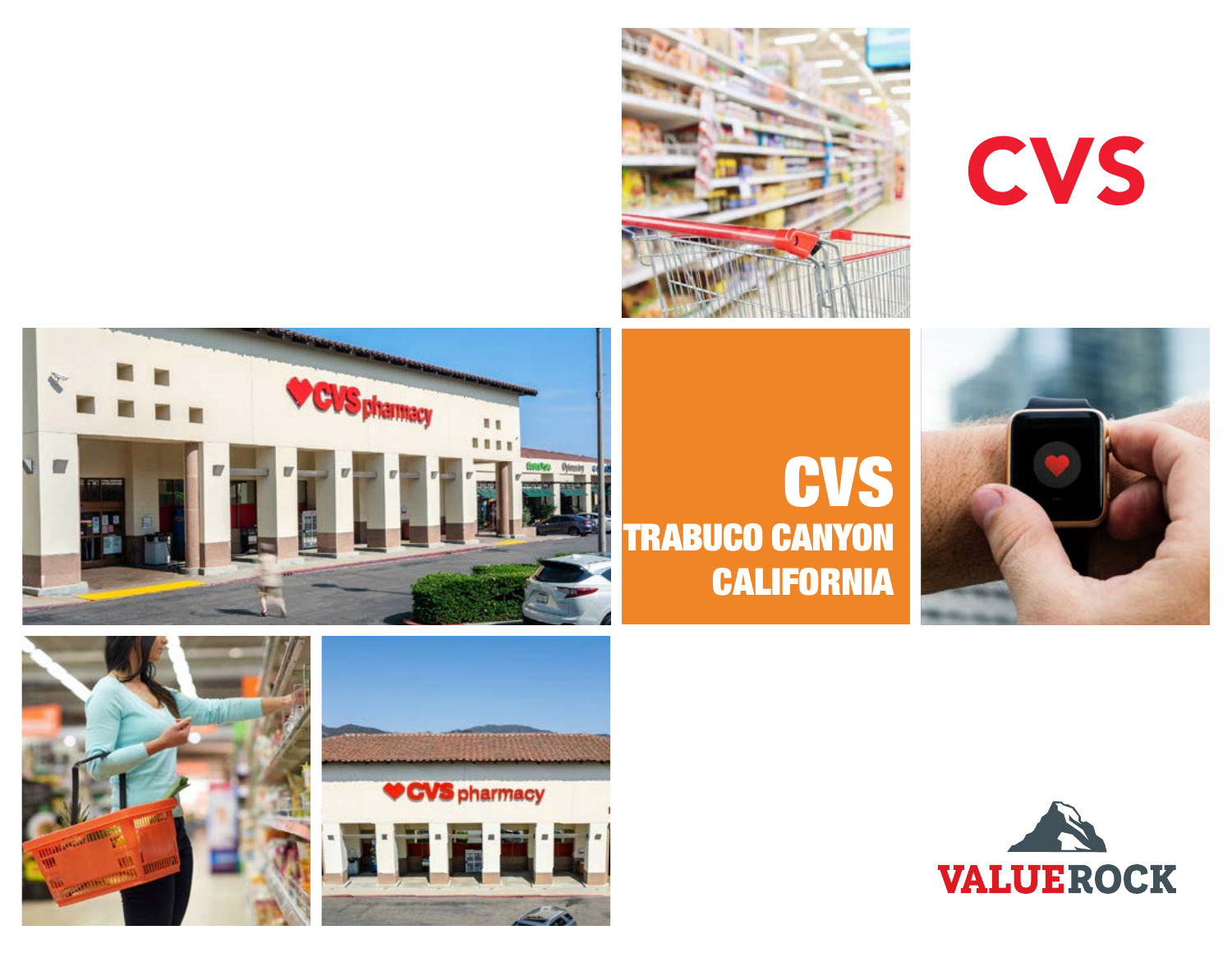

- Established publicly traded (NYSE: CVS) national tenant with approximately 10,000 locations and counting
- Internet- and pandemic-proof business model
- Extremely favorable demographics in surrounding neighborhoods
- Part of a shopping center with Smart & Final and Dollar Tree as the other major crowd generators



# Contact: Ralph Ongkeko | (855) 367-8877 | rongkeko@valuerockrealty.com | valuerockrealty.com 18301 Von Karman Avenue, Suite 850, Irvine, CA 92612

The information contained has been secured from sources we believe to be reliable, but we make no representations or warranties, expressed or implied, as to the accuracy of the information. The receiving party must verify the information and bears all risk for any inaccuracies.

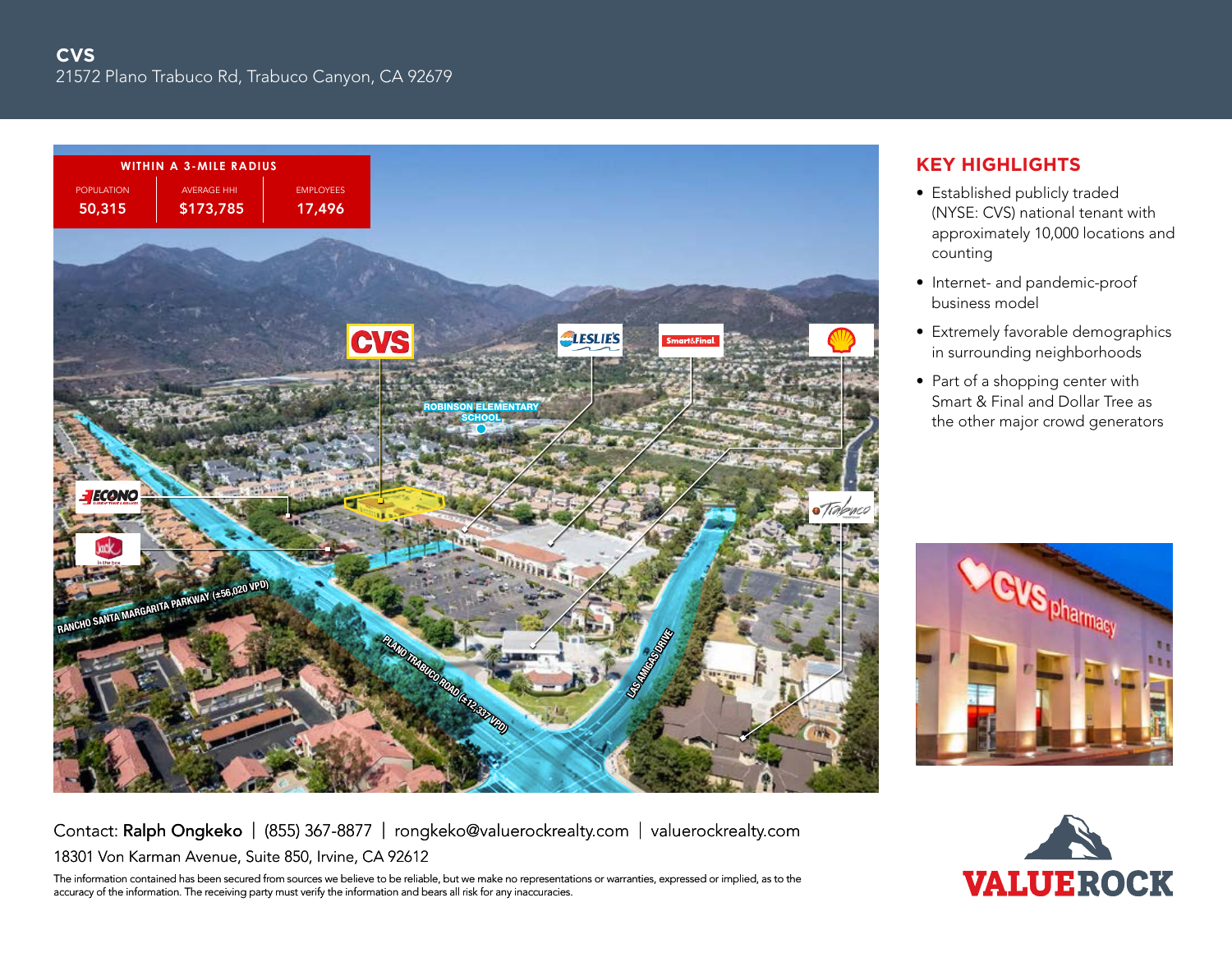

## **property details**

| GLA              | 17,938 SF (+5,914 SF mezz) |
|------------------|----------------------------|
| <b>Land Size</b> | 1.66 Acres                 |

### **Surrounding demographics**

|                                         | 1 mile 3 mile 5 mile          |  |
|-----------------------------------------|-------------------------------|--|
| <b>Population</b> 18,762 50,315 110,016 |                               |  |
| Average<br>Income                       | \$152,024 \$173,785 \$172,230 |  |



Contact: Ralph Ongkeko | (855) 367-8877 | rongkeko@valuerockrealty.com | valuerockrealty.com 18301 Von Karman Avenue, Suite 850, Irvine, CA 92612

The information contained has been secured from sources we believe to be reliable, but we make no representations or warranties, expressed or implied, as to the accuracy of the information. The receiving party must verify the information and bears all risk for any inaccuracies.